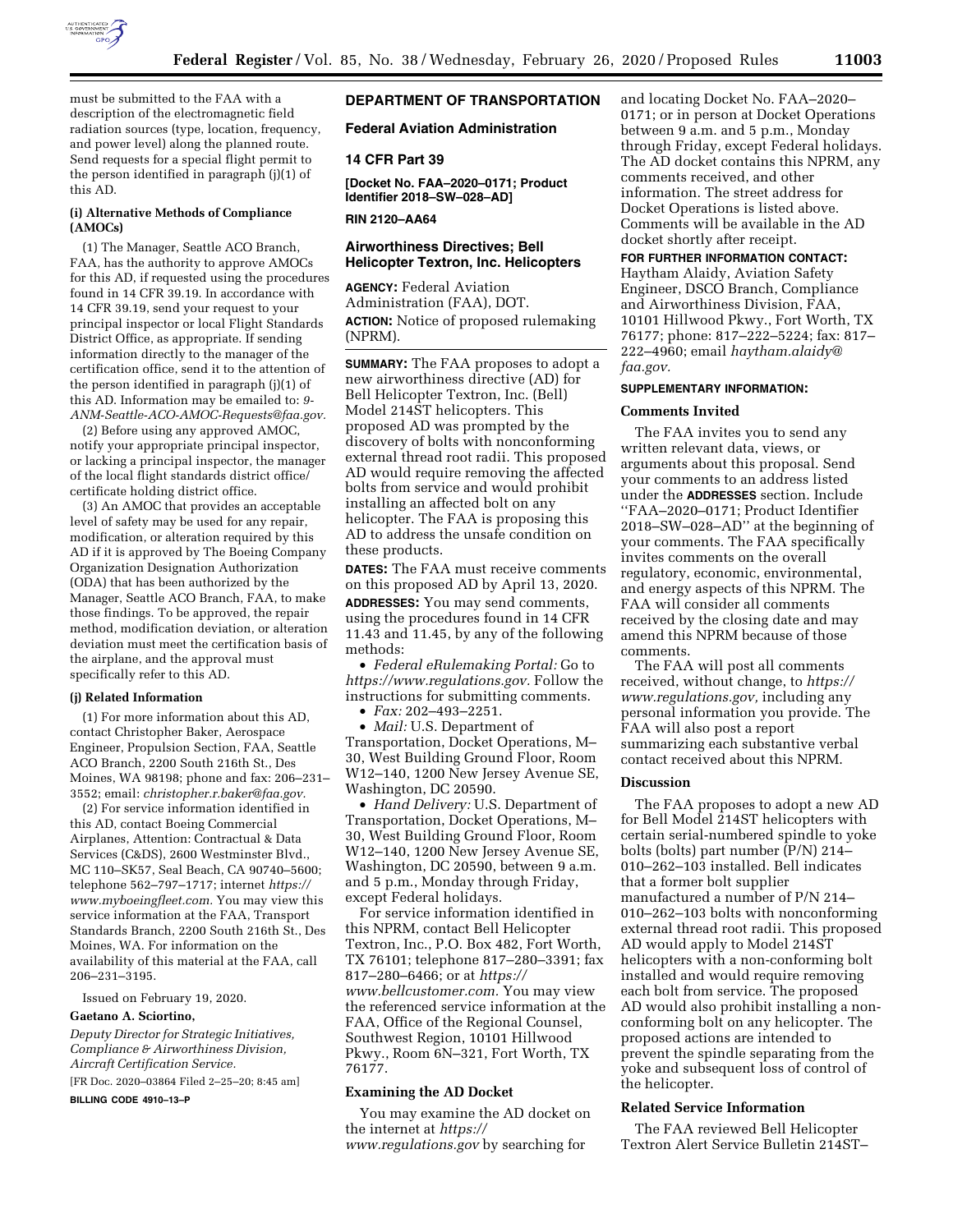18–93 Revision A, dated April 17, 2019, for Model 214ST helicopters. This service information specifies inspecting the historical records and spare parts to determine the serial number (S/N) of each bolt. If the S/N of the bolt indicates it is a non-conforming bolt, the service information specifies torque checking the bolt every 25 hours until the bolt reaches its life limit.

# **FAA's Determination**

The FAA is proposing this AD after evaluating all the relevant information and determining that the unsafe condition described previously is likely to exist or develop in other products of the same type design.

# **Proposed AD Requirements**

This proposed AD would apply to Model 214ST helicopters with a bolt P/ N 214–010–262–103 with S/N BH179163, BH179164, BH179169, BH179170, BH179171, BH179175, BH179176, BH179178, BH224783, BH224751, BH224756, BH224764, BH224765, BH383851, BH383853, BH383855, BH383856, BH383857, BH383858, BH383860, BH383861, BH383862, BH383864, BH383865, BH383868, BH383872, BH383873, BH383878, or BH383879 installed. This proposed AD would require, within 25 hours time-in-service (TIS), removing each affected bolt from service. This proposed AD would also prohibit, after the effective date of this AD, installing an affected bolt on any helicopter.

## **Differences Between This Proposed AD and the Service Information**

The service information specifies torque checking the bolt every 25 hours until it is replaced upon reaching its life limit, while this proposed AD would require removing each bolt from service within 25 hours TIS.

## **Costs of Compliance**

The FAA estimates that this proposed AD would affect 16 helicopters of U.S. registry. The FAA estimates that operators may incur the following costs in order to comply with this proposed AD. Labor costs are estimated at \$85 per work-hour.

Replacing 1 bolt would take about 8 work-hours and parts would cost about \$7,073 for an estimated cost of \$7,753 per helicopter.

The FAA has no way of determining the number of bolts that might need to be replaced.

According to the manufacturer, some of the costs of this proposed AD may be covered under warranty, thereby reducing the cost impact on affected individuals. The FAA does not control

warranty coverage for affected individuals. As a result, all costs are included in this cost estimate.

## **Authority for This Rulemaking**

Title 49 of the United States Code specifies the FAA's authority to issue rules on aviation safety. Subtitle I, section 106, describes the authority of the FAA Administrator. Subtitle VII: Aviation Programs describes in more detail the scope of the Agency's authority.

The FAA is issuing this rulemaking under the authority described in Subtitle VII, Part A, Subpart III, Section 44701: General requirements. Under that section, Congress charges the FAA with promoting safe flight of civil aircraft in air commerce by prescribing regulations for practices, methods, and procedures the Administrator finds necessary for safety in air commerce. This regulation is within the scope of that authority because it addresses an unsafe condition that is likely to exist or develop on products identified in this rulemaking action.

## **Regulatory Findings**

The FAA determined that this proposed AD would not have federalism implications under Executive Order 13132. This proposed AD would not have a substantial direct effect on the States, on the relationship between the national government and the States, or on the distribution of power and responsibilities among the various levels of government.

For the reasons discussed above, I certify this proposed regulation:

(1) Is not a ''significant regulatory action'' under Executive Order 12866,

(2) Will not affect intrastate aviation in Alaska, and

(3) Will not have a significant economic impact, positive or negative, on a substantial number of small entities under the criteria of the Regulatory Flexibility Act.

#### **List of Subjects in 14 CFR Part 39**

Air transportation, Aircraft, Aviation safety, Incorporation by reference, Safety.

## **The Proposed Amendment**

Accordingly, under the authority delegated to me by the Administrator, the FAA amends 14 CFR part 39 as follows:

# **PART 39—AIRWORTHINESS DIRECTIVES**

■ 1. The authority citation for part 39 continues to read as follows:

**Authority:** 49 U.S.C. 106(g), 40113, 44701.

### **§ 39.13 [Amended]**

■ 2. The FAA amends § 39.13 by adding the following new airworthiness directive (AD):

**Bell Helicopter Textron, Inc.:** Docket No. FAA–2020–0171; Product Identifier 2018–SW–028–AD.

#### **(a) Comments Due Date**

The FAA must receive comments by April 13, 2020.

#### **(b) Affected ADs**

None.

#### **(c) Applicability**

This AD applies to Bell Helicopter Textron, Inc. Model 214ST helicopters, certificated in any category, with a spindle to yoke bolt (bolt) part number (P/N) 214–010–262–103 and serial number (S/N) BH179163, BH179164, BH179169, BH179170, BH179171, BH179175, BH179176, BH179178, BH224783, BH224751, BH224756, BH224764, BH224765, BH383851, BH383853, BH383855, BH383856, BH383857, BH383858, BH383860, BH383861, BH383862, BH383864, BH383865, BH383868, BH383872, BH383873, BH383878, or BH383879 installed.

### **(d) Subject**

Joint Aircraft System Component (JASC) Code 6200, Main Rotor.

#### **(e) Unsafe Condition**

This AD was prompted by the discovery that bolts have nonconforming external thread root radii. The unsafe condition, if not addressed, could result in the spindle separating from the yoke and subsequent loss of control of the helicopter.

#### **(f) Compliance**

Comply with this AD within the compliance times specified, unless already done.

#### **(g) Required Actions**

(1) Within 25 hours time-in-service, remove from service each bolt listed in paragraph (c) of this AD.

(2) After the effective date of this AD, do not install on any helicopter a bolt with a P/ N and S/N listed in paragraph (c) of this AD.

## **(h) Alternative Methods of Compliance (AMOCs)**

(1) The Manager, DSCO Branch, Compliance and Airworthiness Division, FAA, has the authority to approve AMOCs for this AD, if requested using the procedures found in 14 CFR 39.19. In accordance with 14 CFR 39.19, send your request to your principal inspector or local Flight Standards District Office, as appropriate. If sending information directly to the manager of the certification office, send it to the attention of the person identified in paragraph (i)(1) of this AD. Information may be emailed to: *[9-](mailto:9-ASW-190-COS@faa.gov)  [ASW-190-COS@faa.gov.](mailto:9-ASW-190-COS@faa.gov)* 

(2) Before using any approved AMOC, notify your appropriate principal inspector, or lacking a principal inspector, the manager of the local flight standards district office/ certificate holding district office.